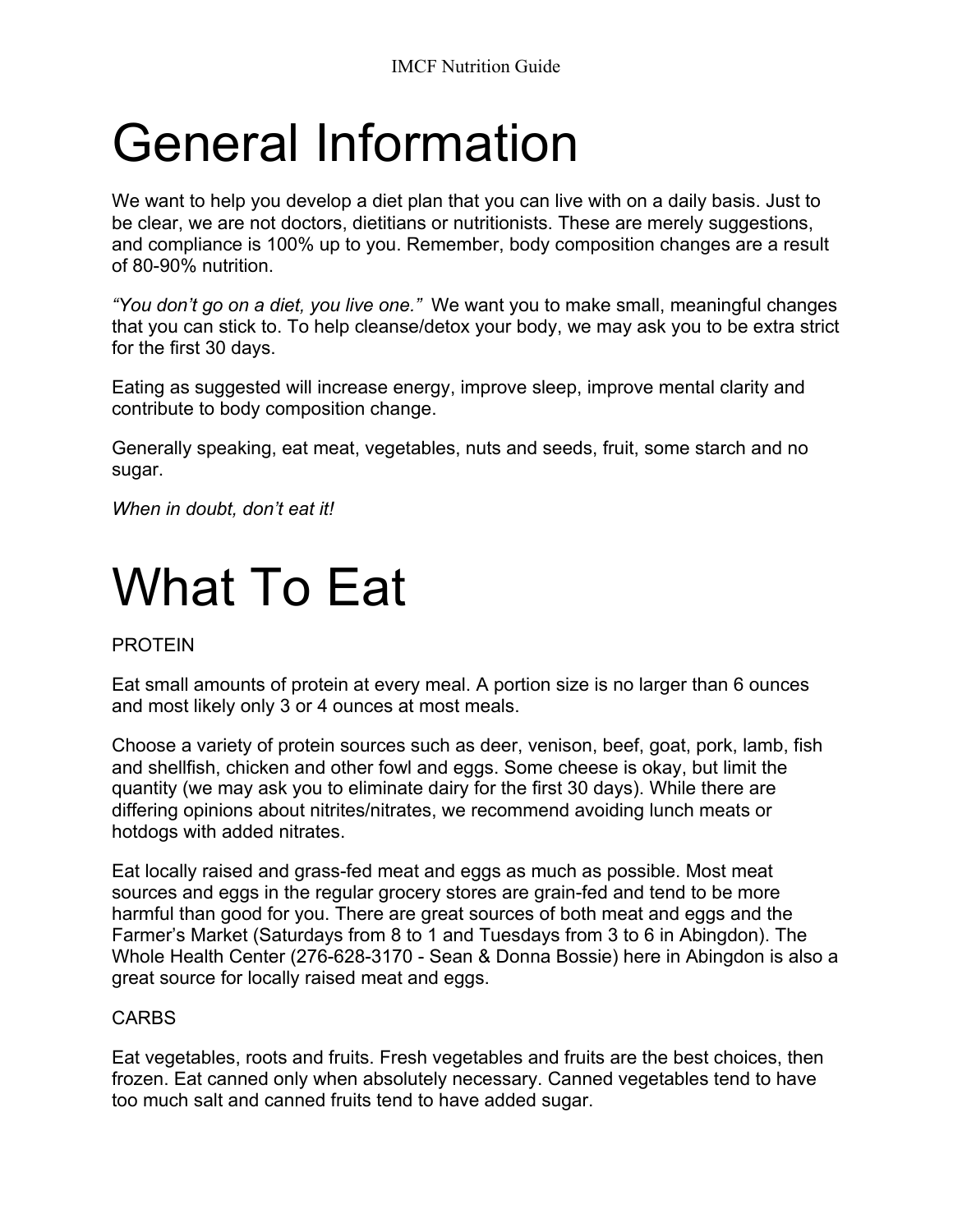Lightly steamed, stir-fried or sautéed are the best ways to cook vegetables. Cook veggies in butter, olive oil, almond or macadamia nut oil, and coconut oil.

### **FATS**

Eating good fats from real foods will not make you fat.

To make sure you are eating plenty of healthy fats, use butter, extra virgin olive oil, coconut oil, flaxseed oil, fish oil (from fish, not capsules) and tree nut oils, such as almond and macadamia nut. Eat avocados and raw nuts. (While roasted nuts are a good source of protein, the heat involved in most roasting processes hurts the ratio of good fats to bad).

See links below for helpful lists on what/what not to eat.

# Stay Away!

• No grains or starchy carbohydrates. No wheat, oats/oatmeal, rice, corn, barley, quinoa, white potatoes and soy. No breads, pasta, bagels, cereal, pastries, donuts.

• Vegetarians may eat wild rice, quinoa, amaranth, buckwheat and fermented soy (tofu & tempeh).

• No sugar or sweeteners. No white sugar, brown sugar, cane juice, artificial sweeteners, agave syrup, honey, coconut nectar, pure golden sunshine...organic or not, sugar and sweeteners in all forms are off-limits.

• No dairy. No milk, cheese, yogurt. The only exception is butter.

• No alcohol, soda or fruit juice. Wine, spirits and beer are all out. Vegetable juice is ok.

• No artificial ingredients, processed foods, or trans fats. Avoid anything that contains partially hydrogenated vegetable oils such as corn oil, peanut oil and margarine.

### 1<sup>st</sup> 30 days: Reset

Your diet should be entirely paleo: meat, vegetables, nuts and seeds, fruit, some starch and no sugar. Avoid all grains, dairy products, industrial seed oils (corn, soybean, cotton, sunflower, safflower), alcohol, caffeine, and anything artificial.

Drink 16 to 32 oz. of water upon waking up.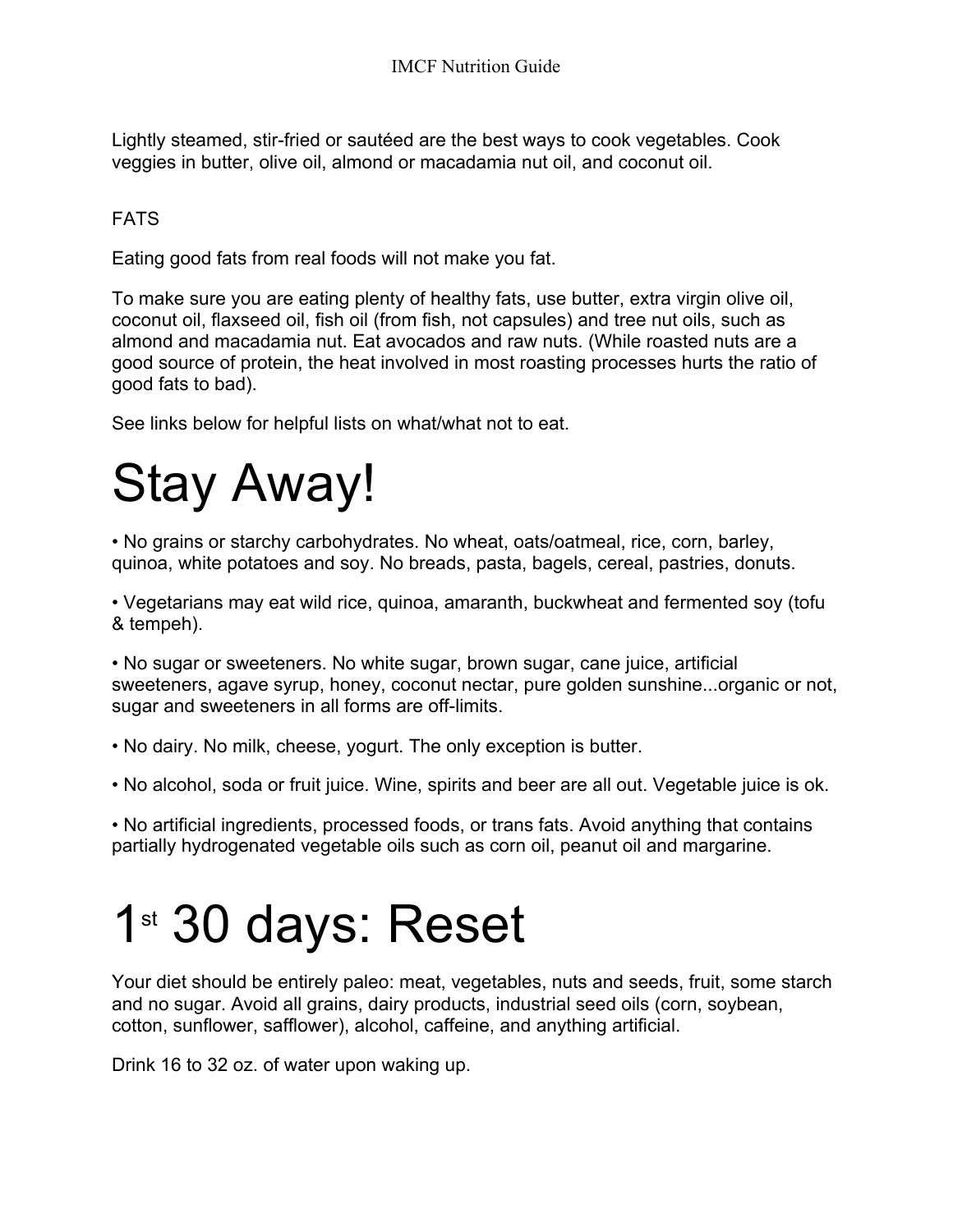Eat breakfast everyday. Try to have at least 30 grams of protein at breakfast. 4 eggs or 2 eggs and some bacon, sausage or a protein shake should cover this (but watch for sugars/artificial additives in protein drinks/mixes).

Drink 16-20 oz. of water between every meal.

You can eat up to 5 or 6 times per day with the plan. Don't waste any calories drinking anything other than water (except a protein shake if you so choose).

### 2<sup>nd</sup> 30 days: Rebuild

Follow the same general plan, but you are free to slowly introduce certain foods back into your diet to see how your body handles them. This is not a "free-for-all." You've worked hard to reset your body the last 30 days. Don't blow it now. And be patient. It will take time to determine which foods work and which ones don't.

Types of foods you may choose to introduce: dairy, rice, buckwheat, pseudograins (quinoa, amaranth, millet, teff), beans, nightshades and eggs (if you avoided them for the first 30), alcohol, concentrated sweeteners, caffeine, and (dark) chocolate. Note that this does *not include wheat*, or any grain with gluten (rye, barley, etc).

Follow the guidelines specifically:

1. *Only 1 new food in a 3 day period.* Not an entire category (e.g. cream for 3 days and then yogurt. Keep them normal-size servings too).

2. *Keep a food diary*. (Blank diary template on his website).

3. If you do have a reaction, remove the food and let your body settle back to how you were feeling. *Wait at least 3 days.*

4. *Context matters.* Sleep, cold or flu, stress or other factors may affect how your body responds to certain foods. *Don't introduce new foods if you are sick or stressed*.

Suggested order of introduction (if you choose):

Dairy > non-glutenous grains > legumes > nightshades and eggs > alcohol > sweeteners > caffeine > chocolate

*After the first 30 days*, you can have 1 'cheat' day a week, if you so choose (although you should leave out something that really doesn't work for you. Also, remember that the effects of gluten can last long beyond the length of digestion. DON'T eat gluten, even on cheat days). Shelley and I choose Sunday. Save up anything you want to 'cheat' with for that day. However, still eat a really good breakfast (everyday). And get rid of anything you have left over after your cheat day so you don't cheat two days in a row (or more).